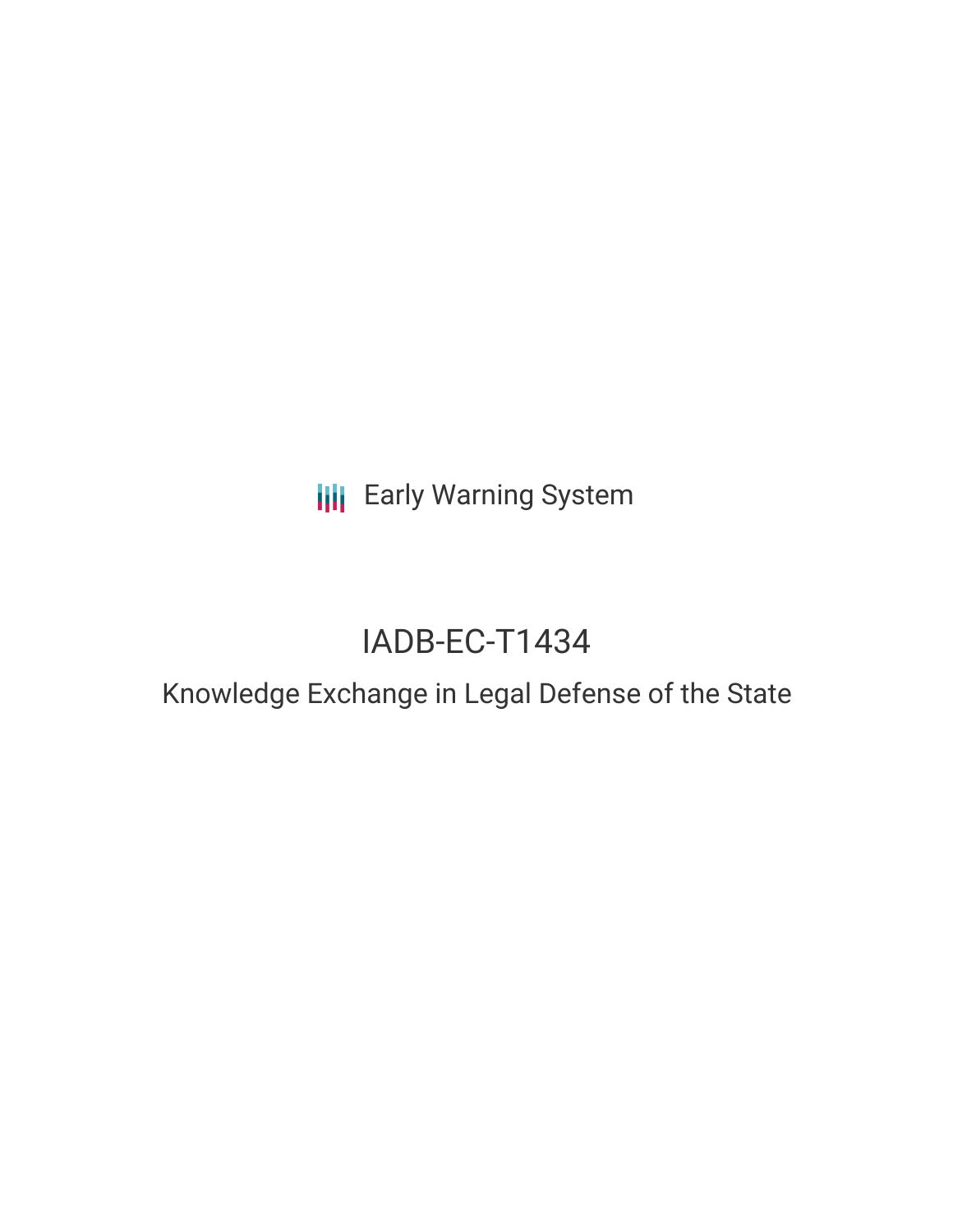

#### **Quick Facts**

| <b>Countries</b>               | Ecuador                                   |
|--------------------------------|-------------------------------------------|
| <b>Financial Institutions</b>  | Inter-American Development Bank (IADB)    |
| <b>Status</b>                  | Completed                                 |
| <b>Bank Risk Rating</b>        | C                                         |
| <b>Voting Date</b>             | 2019-07-02                                |
| <b>Borrower</b>                | Government of Ecuador                     |
| <b>Sectors</b>                 | Law and Government, Technical Cooperation |
| <b>Investment Type(s)</b>      | Grant                                     |
| <b>Investment Amount (USD)</b> | $$0.02$ million                           |
| <b>Project Cost (USD)</b>      | $$0.02$ million                           |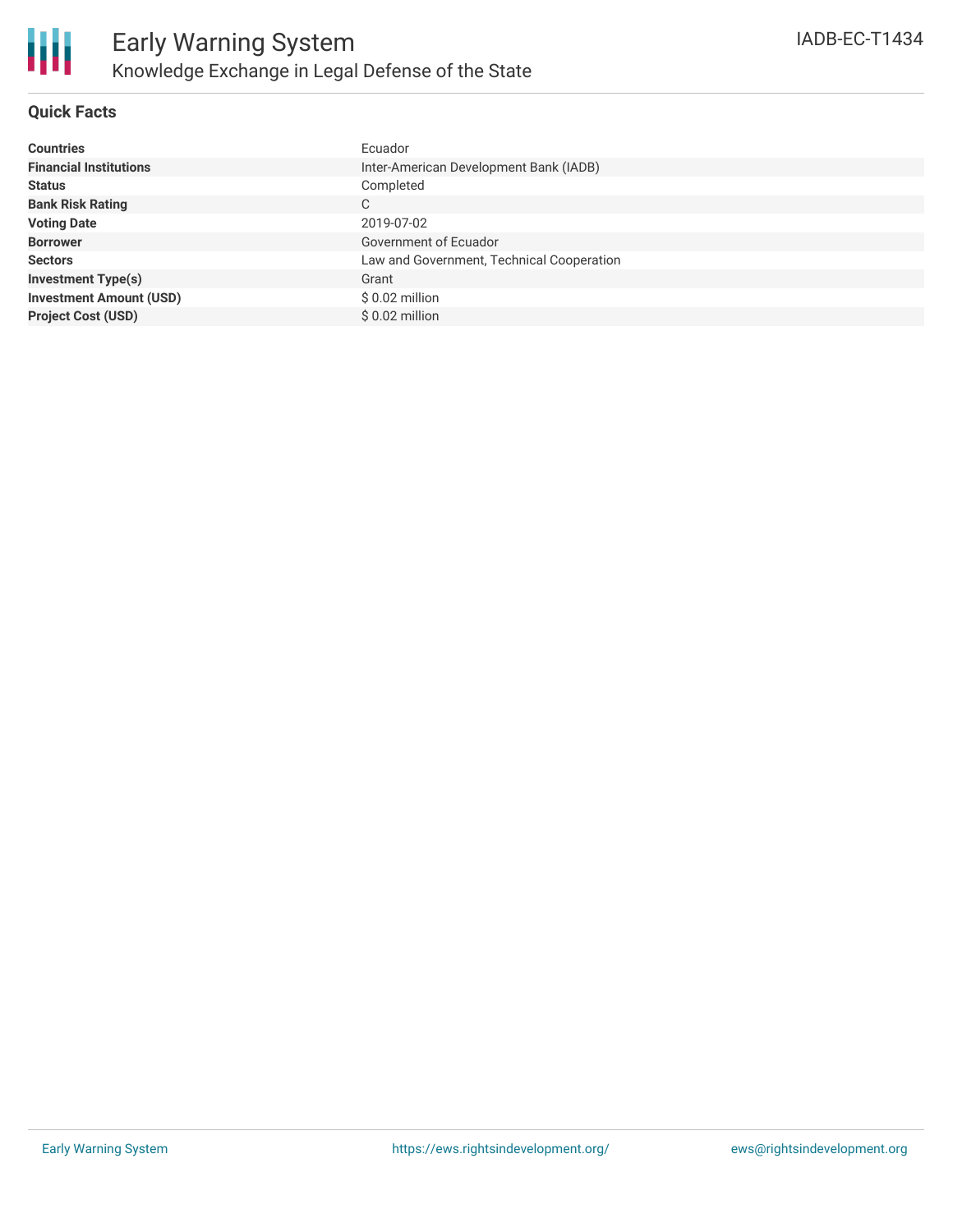

## **Project Description**

The objective of this TC is to understand and analyse the advancements and challenges related to the management models in different countries, related to the legal defense of the public interest, the national patrimony, and the legal control of the actions and contracts in the public sector.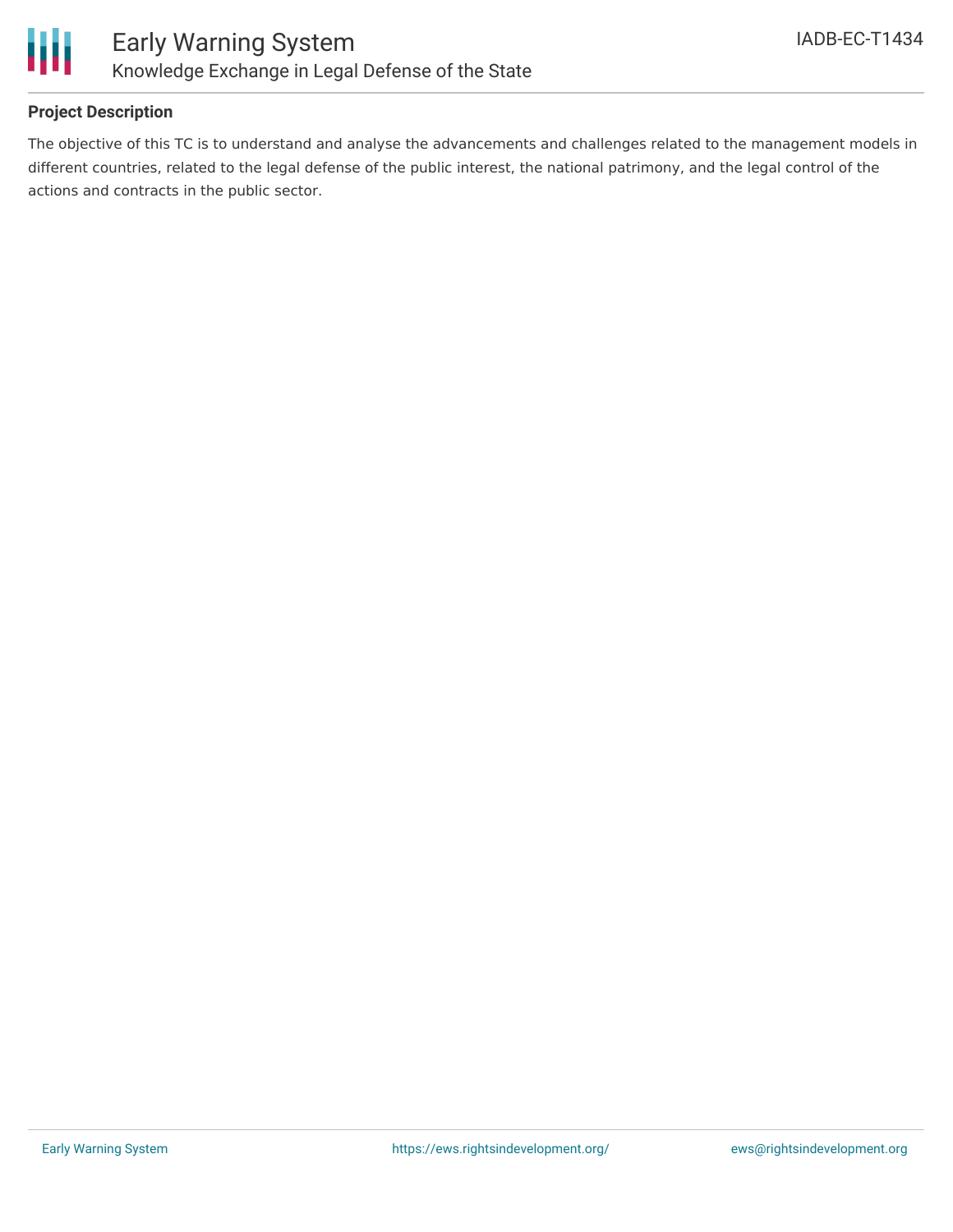

#### **Investment Description**

• Inter-American Development Bank (IADB)

Ordinary Capital